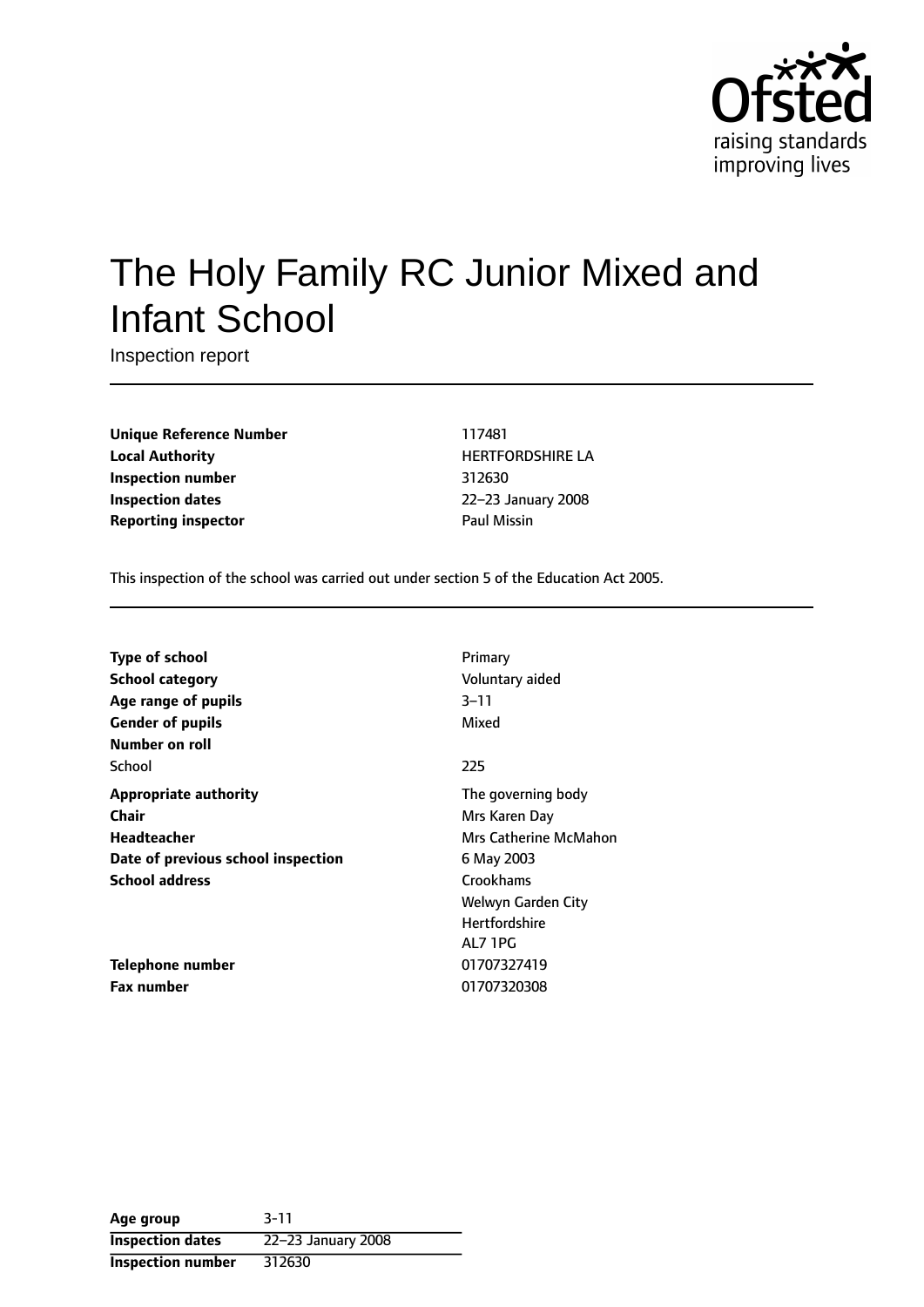© Crown copyright 2008

.

#### Website: www.ofsted.gov.uk

This document may be reproduced in whole or in part for non-commercial educational purposes, provided that the information quoted is reproduced without adaptation and the source and date of publication are stated.

Further copies of this report are obtainable from the school. Under the Education Act 2005, the school must provide a copy of this report free of charge to certain categories of people. A charge not exceeding the full cost of reproduction may be made for any other copies supplied.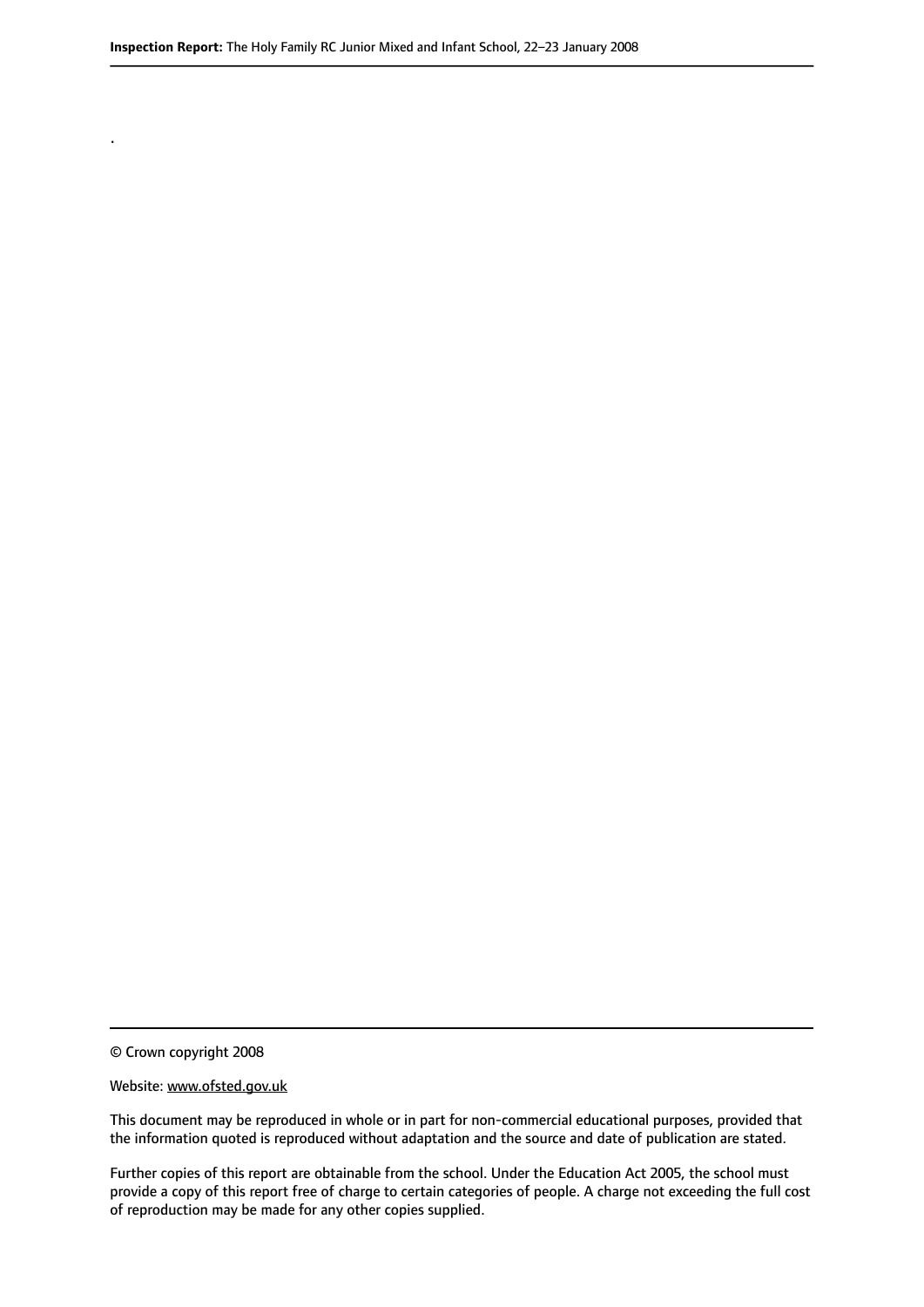# **Introduction**

The inspection was carried out by two Additional Inspectors.

#### **Description of the school**

This school is about the same size as most other primary schools. Most but not all children attend pre-school. Attainment on entry is broadly average. The proportion of pupils with learning difficulties and/or disabilities is below average but a higher than average proportion have statements of special educational need. Most pupils come from White British backgrounds. A small proportion is from minority ethnic groups, the largest being Black African. There are no pupils at an early stage of learning English as an additional language. A below average proportion is eligible for free school meals.

#### **Key for inspection grades**

| Outstanding  |
|--------------|
| Good         |
| Satisfactory |
| Inadequate   |
|              |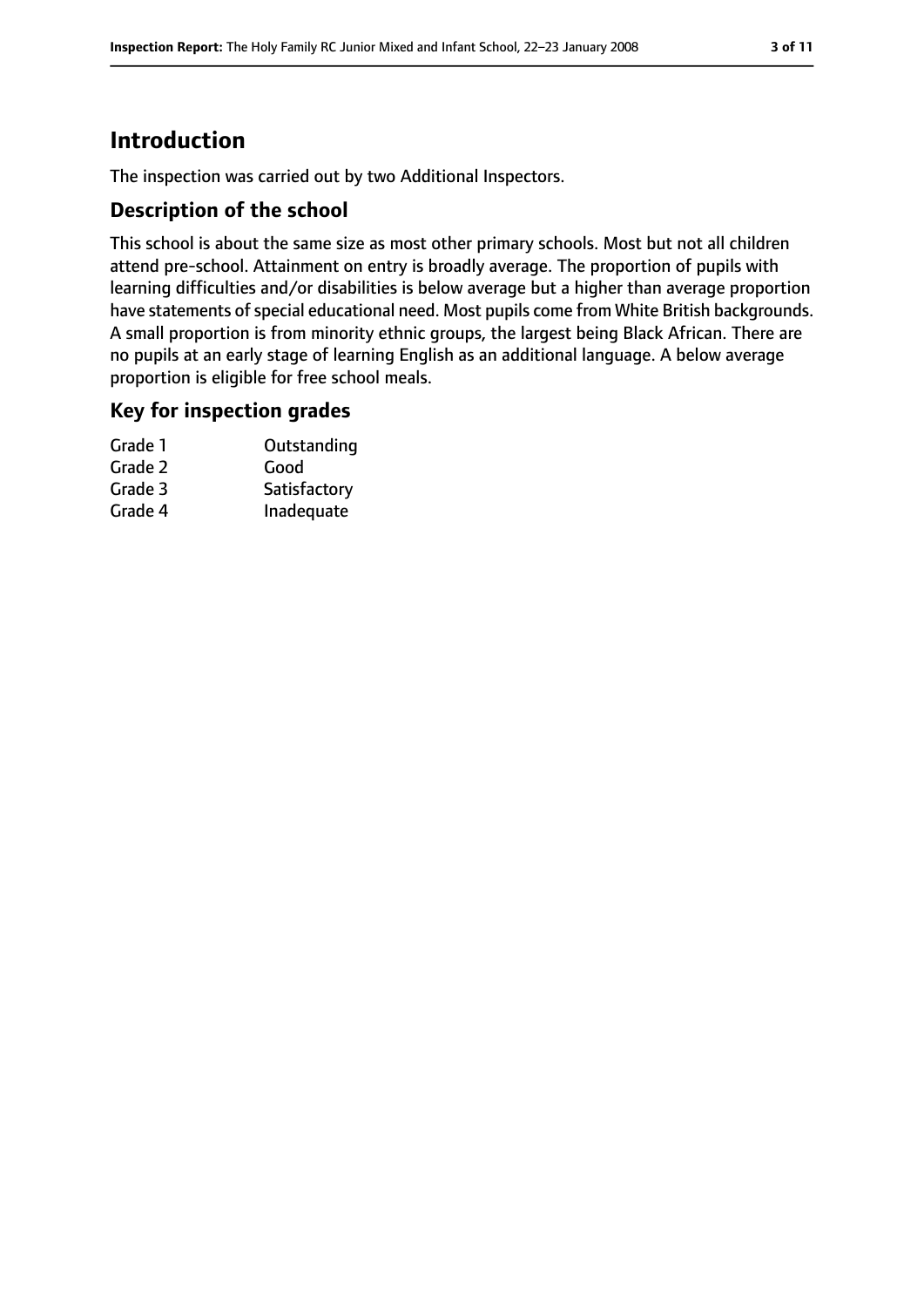# **Overall effectiveness of the school**

#### **Grade: 3**

This is a caring school where the promotion of Christian values is at the heart of its work. One parent wrote, 'Thisis a caring and considerate school which creates a strong sense of community and encourages pupils to think of others'. Inspectors agree. Pupils' personal development is promoted well and their spiritual awareness is outstanding. Pupils have a clear understanding of healthy lifestyles. They know how to keep safe. They enjoy school and appreciate what it provides for them. Attendance is above average. Attitudes and behaviour are good. Pupils are interested and eager to learn. Pupils contribute well to the school and wider parish community activities. However, the school is not yet fully successful in using these strengths to accelerate the progress which pupils make.

Pupils' achievement is satisfactory. Standards in different year groups vary across the school, but mostly they are above average. Standards in the Foundation Stage are above those expected for children of this age and progress is good. They get a particularly good start in the Nursery. Standards in the current Year 2 are broadly average and progress is satisfactory. Standards in Year 6 are now above average. This is an improvement since last year and represents satisfactory progress given pupils' starting points. Indications are that until recently teaching did not ensure that pupils always successfully built on what they already knew and could do. Indications are that pupils are now making better progress but this is not yet consistent across the school. Older pupils are on track to meet targets that are more challenging in 2009 than in the past.

Teaching and learning are satisfactory overall but with some good and outstanding features. The marking of pupils' work is clear and effective. However, a continuing shortcoming is that work is not always matched closely enough to pupils' abilities and as a result, pupils, particularly those who are more able, are sometimes not helped to do their best. The curriculum is good. It is well balanced and provision in design and technology, which was a key issue at the last inspection, now fully meets requirements. The school has a very good range of well planned and innovative curriculum enhancements including a very successful choir, band and Latin group. The use of assessment data to track pupils' progress and setting learning targets is at a very early stage of development. Consequently, these strategies are not yet fully effective in relation to raising standards. Targets are very broad and pupils do not yet appreciate their use in helping them to improve.

The leadership and management of the school are satisfactory. Since her appointment, the headteacher has successfully revised the approach to teaching letters and sounds and has begun to introduce a whole school assessment system. The roles of the newly appointed deputy and other senior leaders are, rightly being refocused. Governors support the school well and challenge it satisfactorily. However, a lack of clear reference to overall priorities in the school improvement plan limits its use as a management tool. It is difficult for leaders to use the plan to ensure that the school's work is focused securely on ensuring that pupils make the best possible progressin their learning, and on monitoring and evaluating the school's performance. The school provides a satisfactory standard of education for its pupils and has a sound capacity for further improvement.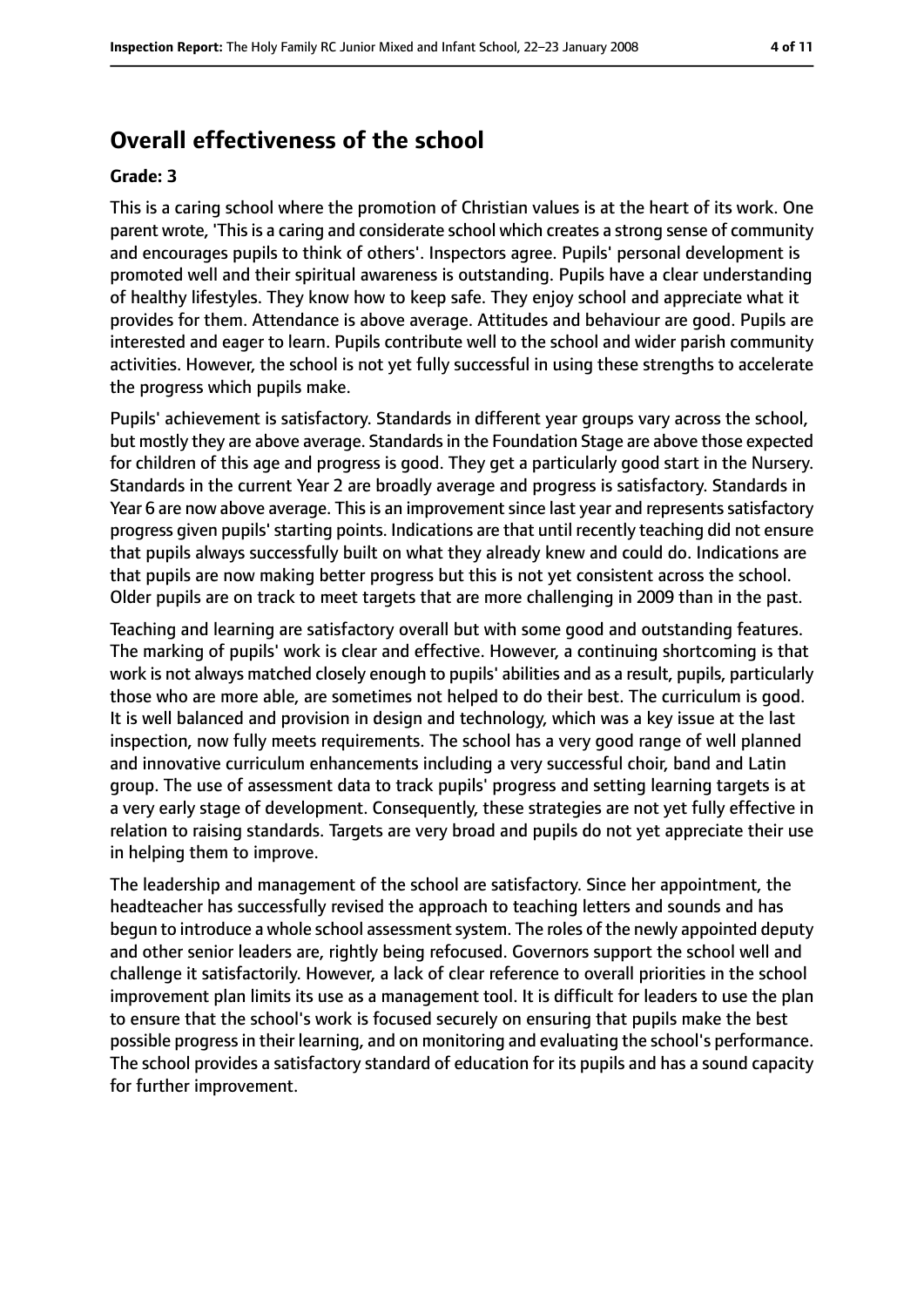## **Effectiveness of the Foundation Stage**

#### **Grade: 2**

Children make a good start to their schooling. They settle quickly because there is a strong emphasis on the development of personal and social skills and effective links are established with parents. The curriculum is good and gives children opportunities to learn in groups led by adults, and make independent choices from a range of interesting activities. However, access to the outside activity area is sometimes limited. Teaching is well planned and effective. Sometimes children spend too long sitting on the carpet listening passively. The assessment of children's progress is thorough and is used to plan activities for their differing abilities.

#### **What the school should do to improve further**

- Accelerate the progress that pupils make by using assessment data more sharply to monitor pupils' progress and to set appropriate learning targets.
- Improve the consistency of teaching and learning and ensure that work is provided for pupils' of all abilities, including those who are more able.
- Improve the effectiveness of school improvement planning to ensure that priorities to raise standards and accelerate progress are more explicit and that progress in meeting them is monitored rigorously by all leaders.

A small proportion of the schools whose overall effectiveness is judged satisfactory but which have areas of underperformance will receive a monitoring visit by an Ofsted inspector before their next section 5 inspection.

# **Achievement and standards**

#### **Grade: 3**

Standards on entry to the Nursery are broadly in line with those expected for their age. Children make good progress in their learning and most reach standards in all areas of learning that are above expected levels by the end of Reception. Standards in Year 2 are currently average in reading, writing and mathematics and pupils make satisfactory progress given their starting points. Standards in Year 6 have improved since last year, and now they are above average in English, mathematics and science. This represents satisfactory achievement given their higher starting points in Year 2. The recent progress that some pupils have made has been good, for example in mathematics in Year 6, but it is not consistent across the school. Pupils with learning difficulties make sound progress.

# **Personal development and well-being**

#### **Grade: 2**

Pupils' moral, social and cultural development is good and their spiritual development is outstanding. Pupils have a very mature appreciation of the importance of reflection, prayer and worship. Pupils' enjoyment of school is shown in their positive approach to learning, their good behaviour and their above average attendance. However, although there have been no fixed-term exclusionsthis academic year there were a very high number of fixed-term exclusions last year. Most pupils have a good understanding of healthy lifestyles and many attend sporting clubs. Pupils relish the responsibilities given to them as peer mediators, reading partners and members of the school council. Pupils contribute to the community by making decisions about new playground equipment and collecting for charities. They regularly take part in parish or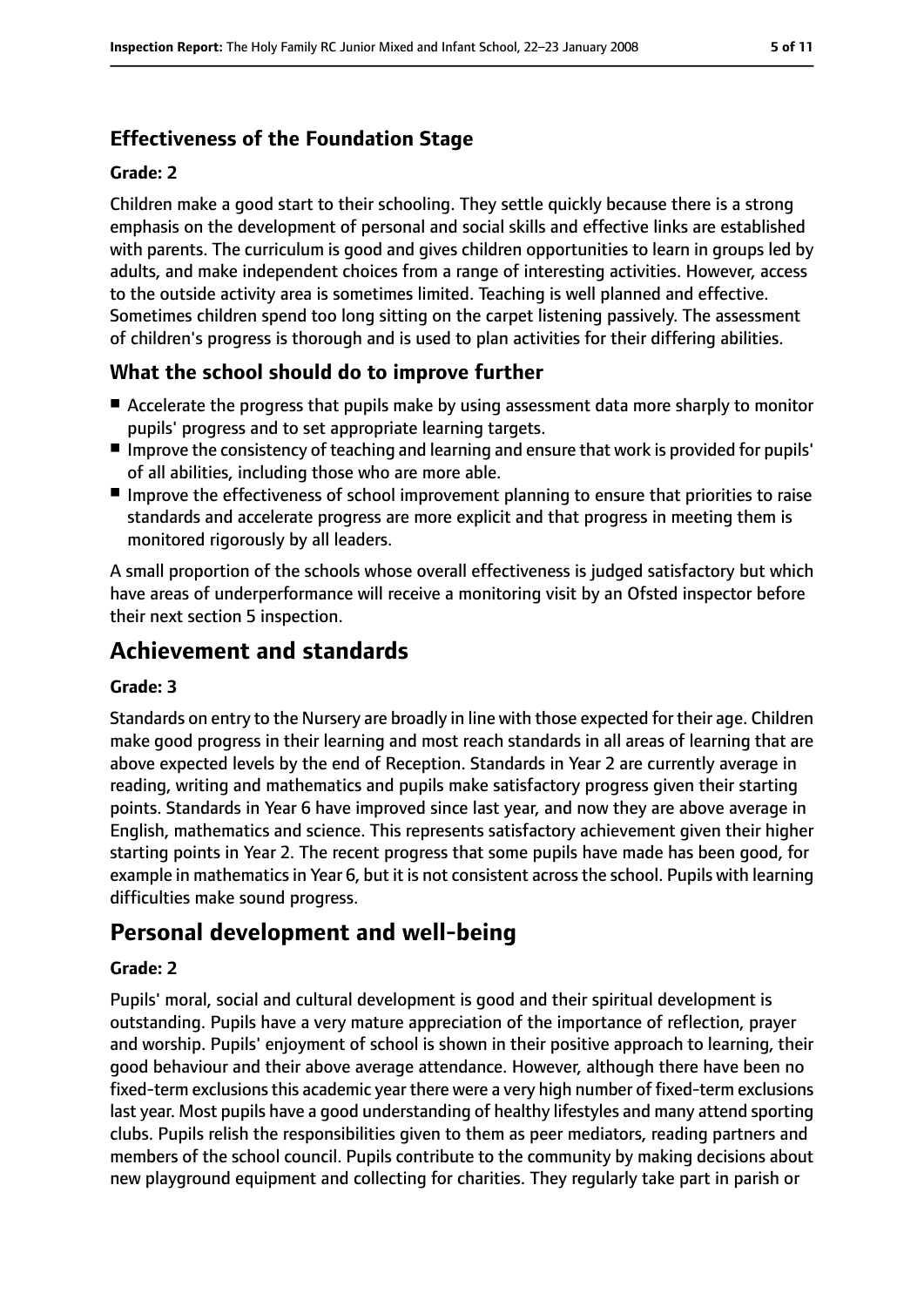local events and those organised with other schools. Their attitudes to learning and standards attained prepare pupils well for the next stage of their education.

# **Quality of provision**

### **Teaching and learning**

#### **Grade: 3**

Teaching and learning are satisfactory overall with some good and outstanding features. Where teaching is strongest, lessons are well planned and the good management of pupils results in good attitudes and behaviour. Teaching is enthusiastic and lively, and activities which interest and challenge pupils are provided. Speaking and listening skills are promoted well through well managed class discussions and the effective use of 'talk-partners'. Most teaching assistants work effectively with pupils who need additional support. Teachers mark pupils' work regularly and make helpful comments which encourage them to improve. Weaknesses in teaching are that work is not always provided for pupils of different abilities including extension work to further challenge the more able. Sometimes the pace of lessons drops and pupils lose concentration and commitment.

#### **Curriculum and other activities**

#### **Grade: 2**

The curriculum, including that for design and technology, now fully meets requirements. There is a strong emphasis on literacy and numeracy. A recent initiative to develop writing across different subjects has been successful, although in some classes and some subjects there is an over-reliance on worksheets. The grouping of pupils by ability in mathematics is beginning to challenge more able pupils and to support those who find the subject difficult. The enrichment of the curriculum is good. There is a wide range of visits and visitors that motivate pupils to learn, for example, the visits of theatre groups. Clubs are very well attended by pupils and include sport, music and Latin.

#### **Care, guidance and support**

#### **Grade: 3**

Pastoral care is good. Child protection arrangements are rigorous and careful attention is given to health, safety and safeguarding procedures. Pupils feel safe because there is a clear focus on anti-bullying. There are effective systems to support those pupils with learning difficulties and/or disabilities, although the short-term learning targets for some are still being established. The school assesses pupils regularly and is now beginning to track attainment and progress more effectively. Pupils have learning targets in writing and mathematics but these are not used consistently well by all teachers and only a few pupils can recall them or agree that they are helping them to improve. In some classes pupils are given good opportunities to evaluate their own learning but this is not yet consistent across the school.

# **Leadership and management**

#### **Grade: 3**

Leadership and management are satisfactory. The headteacher has worked successfully to build an effective partnership with parents and the local community. Recent initiatives such as the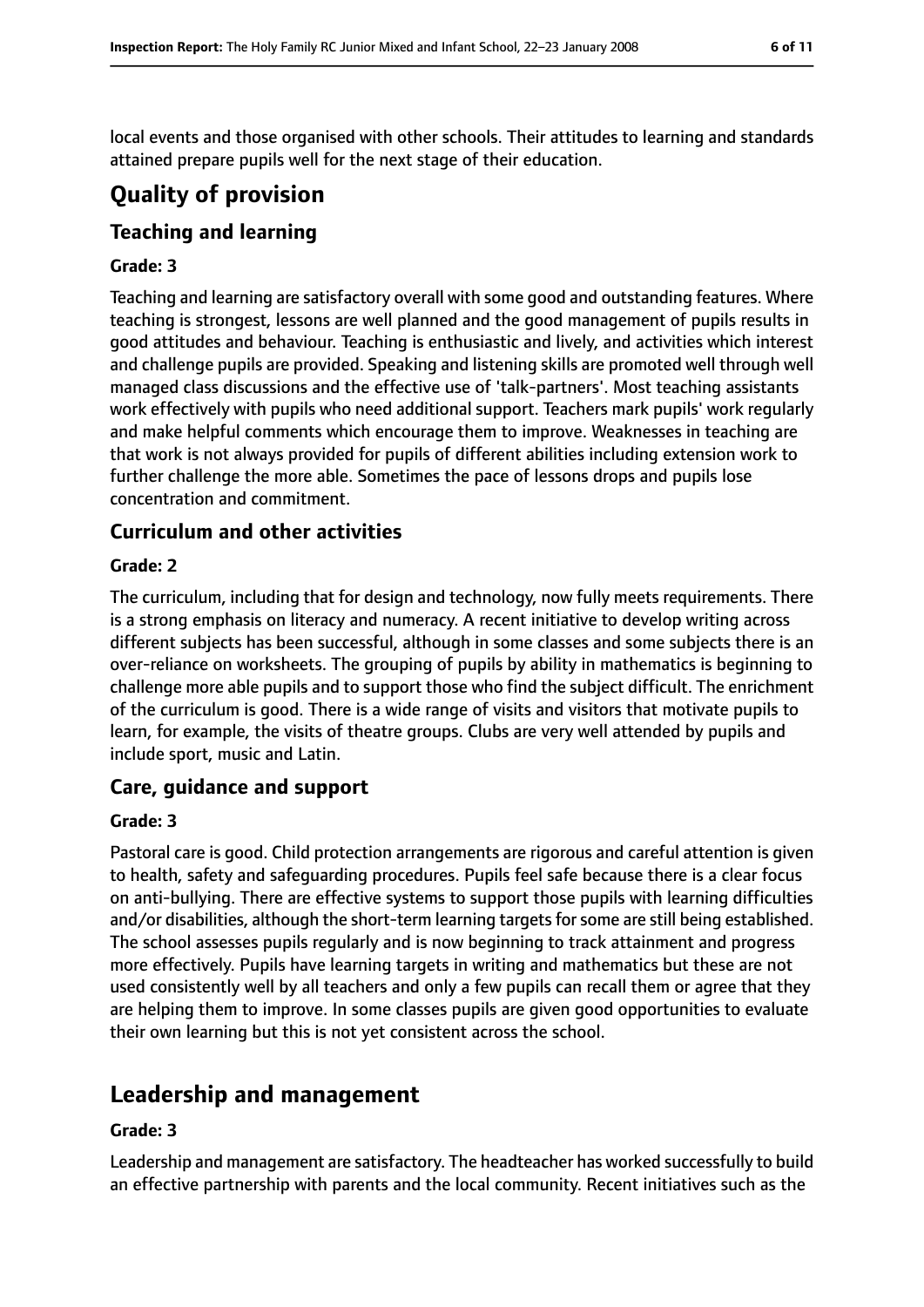focus on letters and sounds and the introduction of a new system to monitor the pupils' progress have been managed well. Teachers are developing their roles as subject coordinators well. However, several senior teachers are new to their roles and they do not yet have a sufficiently clear view of the impact of their work across the school. An important shortcoming is that the school improvement plan does not clearly prioritise initiatives and the drive to raise standards and accelerate progress is not clear enough. This makes it more difficult for progress to be monitored and evaluated by senior staff and by the governing body. As a result, some of the school's evaluations of its own performance have been too generous. Nevertheless, the school gives satisfactory value for money.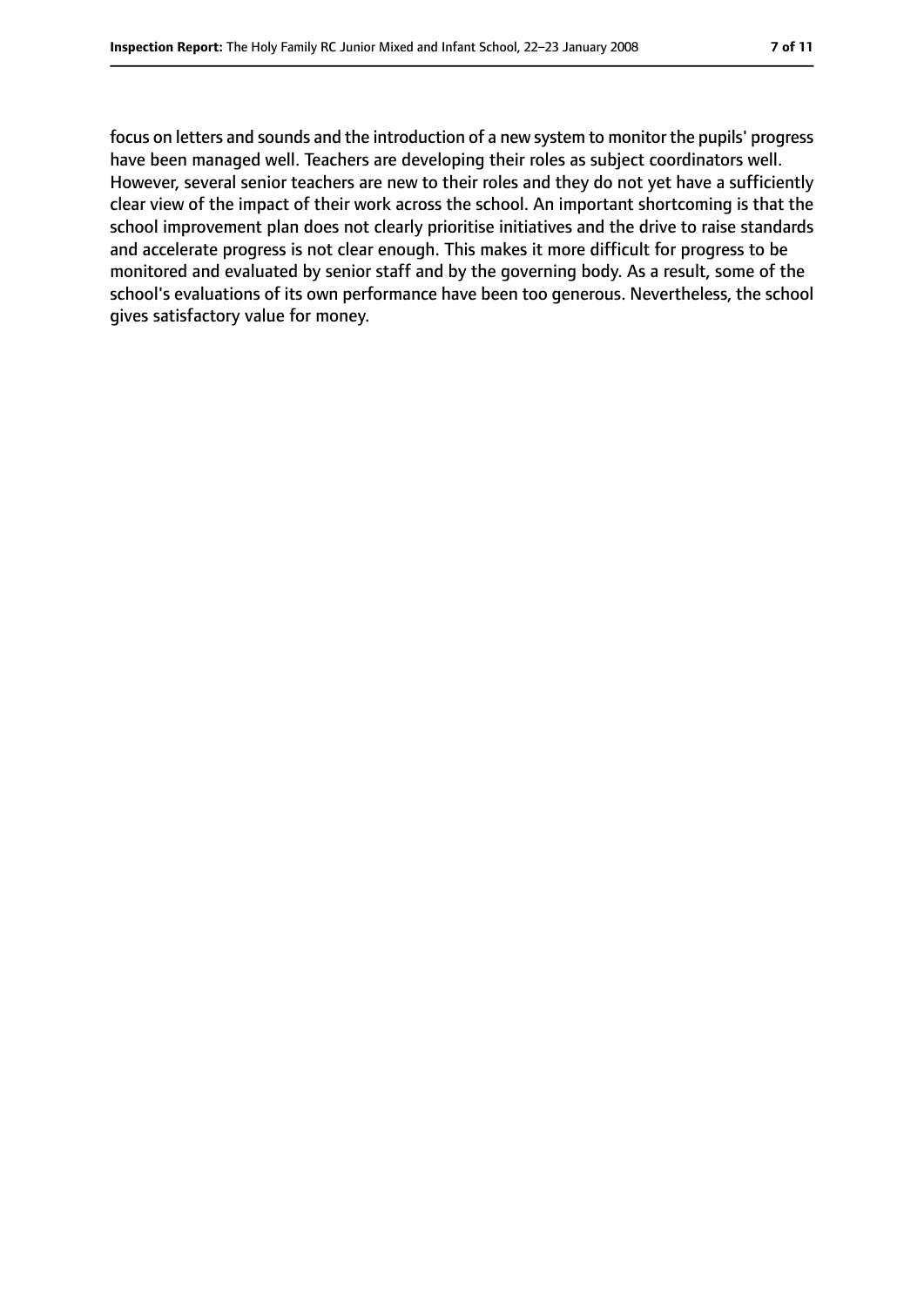**Any complaints about the inspection or the report should be made following the procedures set out in the guidance 'Complaints about school inspection', which is available from Ofsted's website: www.ofsted.gov.uk.**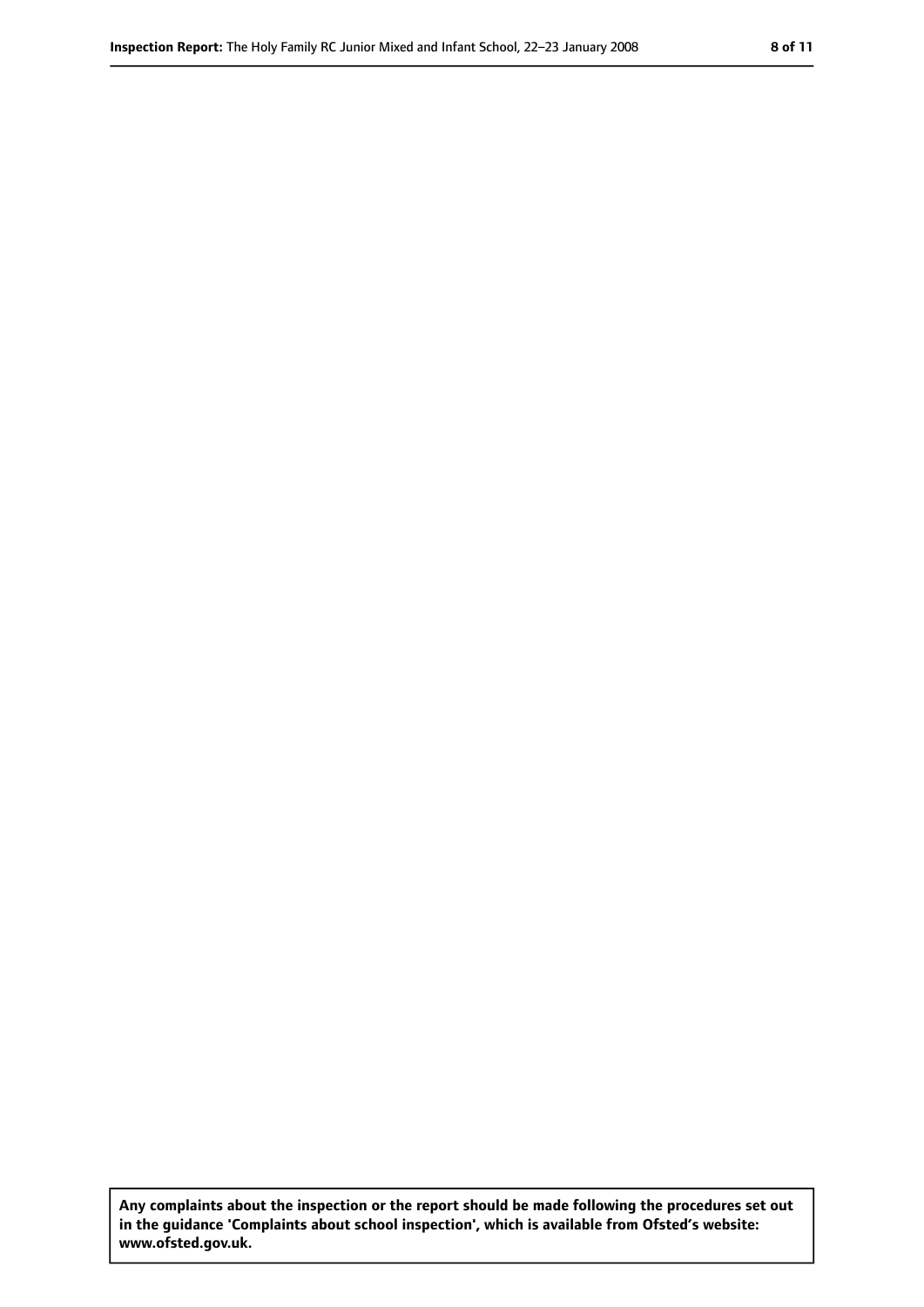# **Inspection judgements**

| $\dot{~}$ Key to judgements: grade 1 is outstanding, grade 2 good, grade 3 satisfactory, and | <b>School</b>  |
|----------------------------------------------------------------------------------------------|----------------|
| arade 4 inadequate                                                                           | <b>Overall</b> |

#### **Overall effectiveness**

| How effective, efficient and inclusive is the provision of education, integrated<br>care and any extended services in meeting the needs of learners? |     |
|------------------------------------------------------------------------------------------------------------------------------------------------------|-----|
| Effective steps have been taken to promote improvement since the last<br>inspection                                                                  | Yes |
| How well does the school work in partnership with others to promote learners'<br>well-being?                                                         |     |
| The effectiveness of the Foundation Stage                                                                                                            |     |
| The capacity to make any necessary improvements                                                                                                      |     |

#### **Achievement and standards**

| How well do learners achieve?                                                                               |  |
|-------------------------------------------------------------------------------------------------------------|--|
| The standards <sup>1</sup> reached by learners                                                              |  |
| How well learners make progress, taking account of any significant variations between<br>groups of learners |  |
| How well learners with learning difficulties and disabilities make progress                                 |  |

#### **Personal development and well-being**

| How good is the overall personal development and well-being of the<br>learners?                                  |  |
|------------------------------------------------------------------------------------------------------------------|--|
| The extent of learners' spiritual, moral, social and cultural development                                        |  |
| The extent to which learners adopt healthy lifestyles                                                            |  |
| The extent to which learners adopt safe practices                                                                |  |
| How well learners enjoy their education                                                                          |  |
| The attendance of learners                                                                                       |  |
| The behaviour of learners                                                                                        |  |
| The extent to which learners make a positive contribution to the community                                       |  |
| How well learners develop workplace and other skills that will contribute to<br>their future economic well-being |  |

#### **The quality of provision**

| How effective are teaching and learning in meeting the full range of the<br>learners' needs?          |  |
|-------------------------------------------------------------------------------------------------------|--|
| How well do the curriculum and other activities meet the range of needs<br>and interests of learners? |  |
| How well are learners cared for, guided and supported?                                                |  |

#### **Annex A**

 $^1$  Grade 1 - Exceptionally and consistently high; Grade 2 - Generally above average with none significantly below average; Grade 3 - Broadly average to below average; Grade 4 - Exceptionally low.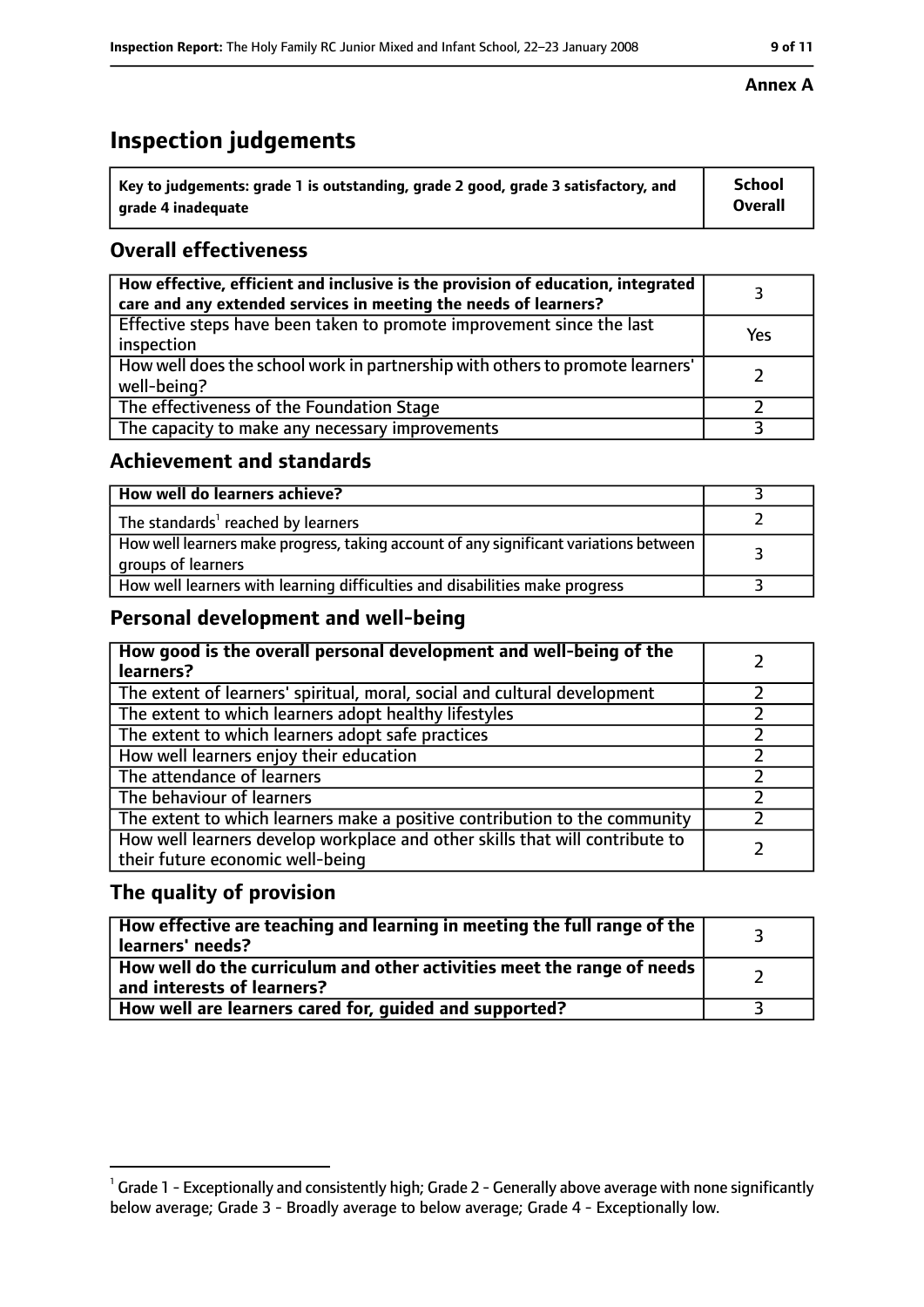#### **Annex A**

# **Leadership and management**

| How effective are leadership and management in raising achievement<br>and supporting all learners?                                              |     |
|-------------------------------------------------------------------------------------------------------------------------------------------------|-----|
| How effectively leaders and managers at all levels set clear direction leading<br>to improvement and promote high quality of care and education |     |
| How effectively leaders and managers use challenging targets to raise standards                                                                 | 3   |
| The effectiveness of the school's self-evaluation                                                                                               | 3   |
| How well equality of opportunity is promoted and discrimination tackled so<br>that all learners achieve as well as they can                     |     |
| How effectively and efficiently resources, including staff, are deployed to<br>achieve value for money                                          | 3   |
| The extent to which governors and other supervisory boards discharge their<br>responsibilities                                                  |     |
| Do procedures for safequarding learners meet current government<br>requirements?                                                                | Yes |
| Does this school require special measures?                                                                                                      | No  |
| Does this school require a notice to improve?                                                                                                   | No  |